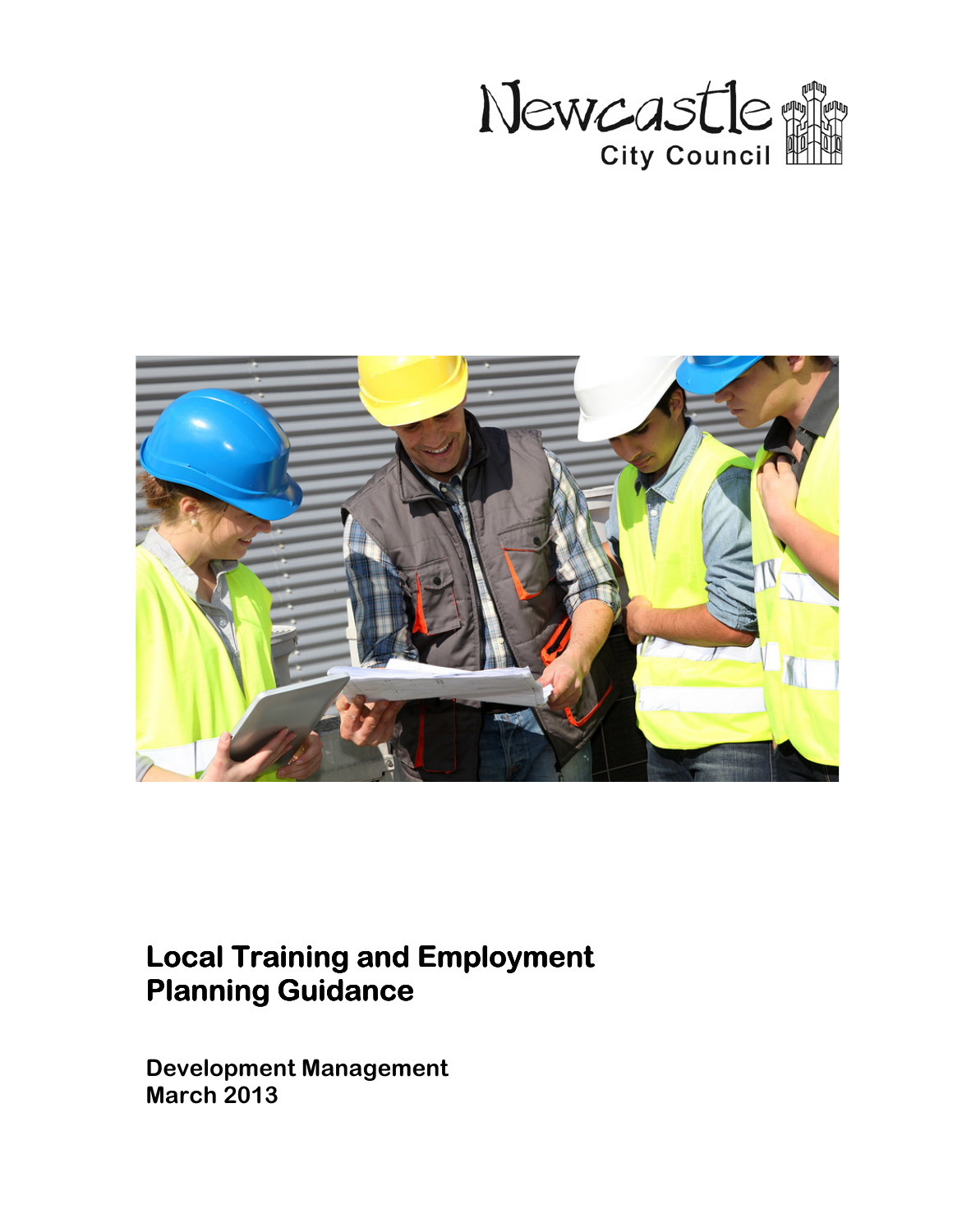# 1. Introduction

This Guidance has been published to provide advice and assistance to developers and end users, outlining how Newcastle City Council will work with and support employers to maximise local employment and training opportunities from new developments. This would support the implementation of the National Planning Policy Framework, existing Unitary Development Plan Policies and future employment and economic policies in the One Core Strategy.

# 2. Policy Framework

### **National Planning Policy Framework (March 2012) (NPPF)**

The National Planning Policy Frameworks (NPPF) stated intention is to reform the planning system in two main directions: making it more localist and more able to boost economic growth. The importance of these two aspects is to be seen through the entire document and also influences greatly how the NPPF would impact on local economies.

There are three dimensions to sustainable development: economic, social and environmental. These dimensions give rise to the need for the planning system to perform a number of roles:

- an economic role contributing to building a strong, responsive and competitive economy, by ensuring that sufficient land of the right type is available in the right places and at the right time to support growth and innovation; and by identifying and coordinating development requirements, including the provision of infrastructure;
- a social role supporting strong, vibrant and healthy communities, by providing the supply of housing required to meet the needs of present and future generations; and by creating a high quality built environment, with accessible local services that reflect the community's needs and support its health, social and cultural well-being; and
- an environmental role contributing to protecting and enhancing our natural, built and historic environment; and, as part of this, helping to improve biodiversity, use natural resources prudently, minimise waste and pollution, and mitigate and adapt to climate change including moving to a low carbon economy.

This guidance is considered to be compliant with the principles of the National Planning Policy Framework.

### **Newcastle upon Tyne Unitary Development Plan**

The enabling policies for this guidance are the implementation policies IM4, IM6 and IM7 of the Unitary Development Plan (UDP). In terms of the economic development policies in the UDP policies ED1, ED1.1, ED1.3, ED1.4, ED2.2, ED3, ED3.1, ED3.2, ED4, ED4.1, ED5 and ED6 are most relevant. These policies were all saved by the Secretary of States directive dated 31/8/2007.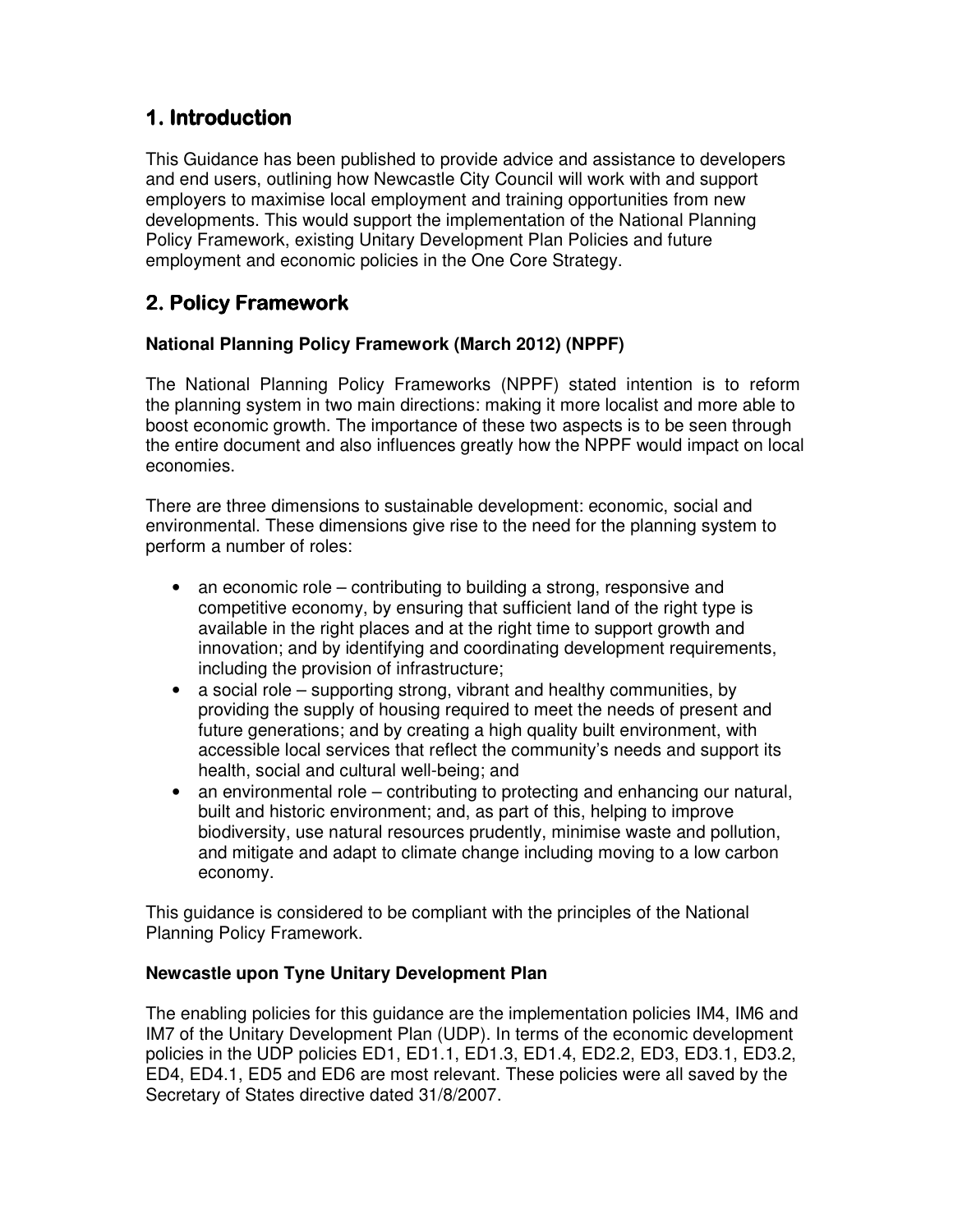### **One Core Strategy- Submission Draft**

The draft One Core Strategy sets out Newcastle and Gateshead's planning framework for the period to 2030. In Policy CS1 the draft One Core Strategy seeks to create and sustain thriving communities and a more prosperous economy by providing growth in housing and economic development. Policy CS11 seeks to realise the areas full economic potential through development of a knowledge based, low carbon economy, characterised by new and growing business and enhanced employment opportunities. This includes through improving skills and access for local people to job opportunities, through targeted recruitment and training contributions.

# 4. Newcastle – Current Position

Newcastle is the regional capital of the north east of England. It has a population of approximately 280, 000 and acts as the main driver for the regions economy, with a large financial sector, major retail destinations and excellent tourism visitor attractions such as the Quayside area, theatres, museums and sports venues such as St James' Park and Kingston Park.

Worklessness is a significant problem within the City, with 16.3% of the working age population receiving out-of-work benefits<sup>1</sup>. Of the young people in Newcastle, 6.5% of are not in employment, education or training (NEET) with the highest rate being 20.6% in Westgate ward. There are also high levels of Job Seekers Allowance claimants (4.6% compared to 3.7% nationally) with specific wards in the east end particularly high such as Byker (9.6%) and Walker (11.1%)<sup>2</sup>. Worklessness has a significant detrimental impact on individuals, families and communities and unemployment has been linked to a number of wider social problems such as child poverty and poor physical and mental health.

Key to the success of Newcastle's future economy is therefore the creation of jobs. But economic growth must make a contribution to tackling inequalities and promote sustainability to achieve the wider social and environmental objectives that we wish to achieve.

# 5. Newcastle – A Working City

In November 2012, the City Council published 'Newcastle – a Working City: Promoting opportunities in tough times'. A key theme of our economic approach is ensuring environmentally sustainable regeneration with a focus on accessibility and all residents being able to benefit from the city's economic success to improve their well being and quality of life.

Our vision is one of a high employment economy where residents are skilled and can be supported to find opportunities and reach their potential. We need to encourage employer investment in skills, and prepare people for the jobs of the future through

 $\frac{1}{2}$ 

<sup>&</sup>lt;sup>1</sup> Key out-of-work benefits includes the groups: job seekers, ESA and incapacity benefits, lone parents and others on income related benefits

<sup>2</sup> Source: Office of National Statistics October 2012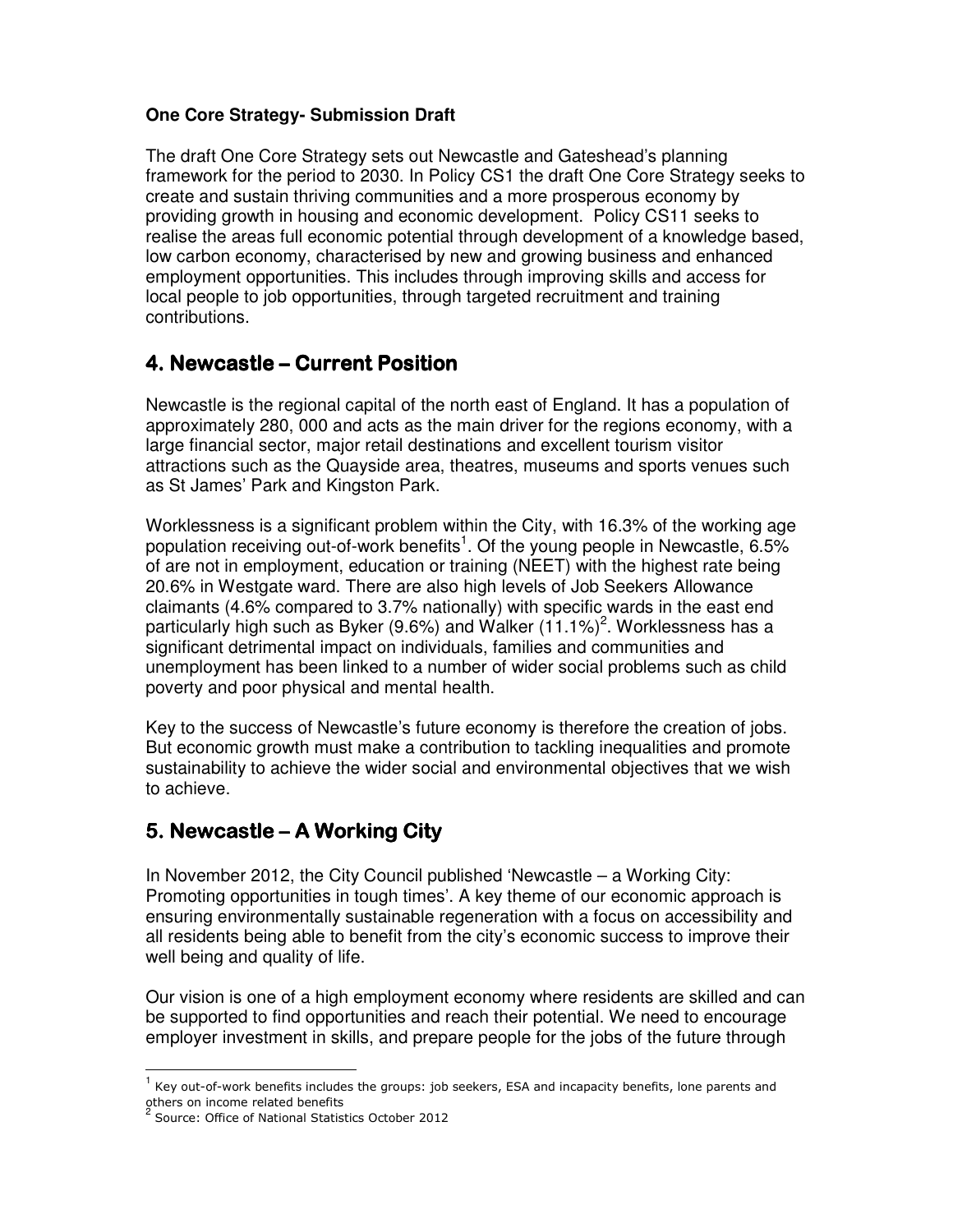education, training and apprenticeships. We need to ensure that we work with our partners to provide high quality advice to residents about new opportunities in our economy especially through new developments and investment.

As part of this we have secured support from Government to develop a City Deal demonstrating how we would better invest in growth, provide skills and jobs, support local businesses and improve infrastructure. Our employment and skills offer include:-

- Expanding and integrating work with Jobcentre Plus and other employment services including Newcastle Futures, our lead agency supporting people to find work and improve their opportunities.
- Creating a new skills and learning hub, located at the City Library, providing a joined up service with both Connexions and the National Careers Service.
- Promoting apprenticeships across the city though various initiatives which include our Apprenticeship Plus programme to provide new opportunities for young people in local small businesses.
- Launching a review of the support provided to the most disadvantaged residents to find work, with the aim of improving opportunities in business and social enterprises.
- Encouraging our schools to make contacts with local businesses and to help ensure that our children and young people are well prepared for work.

This employment and skills offer supports the delivery of opportunities secured through Targeted Recruitment and Training activity, drawing upon current resources and identifying new provision.

As set out in the NPPF, development is not simply about land-use matters and the planning process it must take into account social, economic and environmental issues. Including employment and training conditions and obligations is about working together to secure inward investment that meets both the developers' needs and benefits the local community through making use of local skills and available workforce.

Developers often identify projected employment outcomes as part of the justification for development. It is important therefore that the economic benefits of new developments are realised in terms of improved local skills and employment outcomes to sustain the local economy and tackling economic exclusion by supporting communities.

The City Council wants to ensure that our residents, particularly those unemployed and resident in our more disadvantaged areas, are able to share in the economic prosperity of the City. This means we need to invest in, and promote the use of, initiatives to increase the skill levels and employability of individuals to meet the clear identified needs of employers. The use of Targeted Recruitment and Training (TRT) obligations and conditions provides us with a level of intervention to support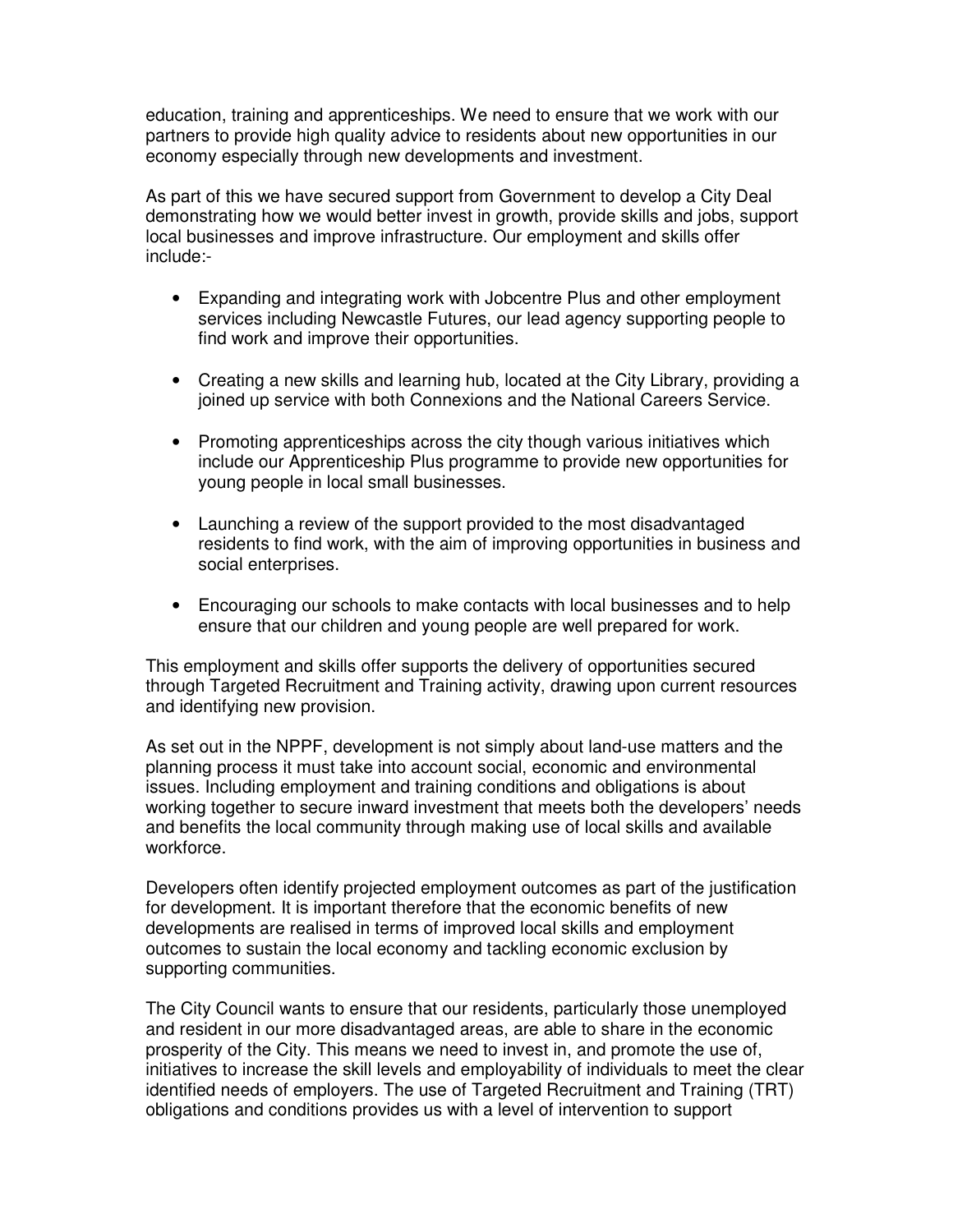developers in ensuring that the economic benefits of regeneration and development will impact on the local communities. Newcastle City Council and our local partners are also committed to working with developers and new employers to assist them with their recruitment and training needs.

This document provides guidance for both the City Council and Developers during the pre-application and planning application stages. It is intended to provide a starting point for discussions between the City Council's Development Management Section, Economic Development Team and developers and should not be seen as a barrier to development, but an opportunity to work in partnership to deliver measurable economic outcomes to communities within the city.

# 6. Need for Training and Employment Provision

Delivering sustainable development is an obligation on all public bodies in the UK. The 'well-being powers' of local authorities can be seen as providing for this at the local level. This guidance is trying to ensure there is more consistency of approach by ensuring policy (through the existing Unitary Development Plan and emerging One Core Strategy) is supported with guidance in place to explain how and why this is needed.

Targeted recruitment and training (TRT) forms part of the social role in planning as it provides a means of securing job and training opportunities through development and there by, enabling local communities to share the benefits of new developments and public investment.

Targeted recruitment and training requirements must be:

- Clearly defined: it should not assume definitions or knowledge that may not be understood at some point in the delivery of the development
- Durable: it should be capable of being delivered by the developer in the circumstances that prevail at some unknown point in the future; and
- It should be able to be monitored without a major allocation of public resources.

Requirements must also be appropriate to the proposed development, related in scale and kind to the proposed development. Requirements should only be sought where appropriate, viable and feasible. Appropriateness can be evaluated against two criteria:

- 1. Employment this would be secured for all stages of the development including end-use, including the numbers of people and skill requirements;
- 2. The needs and capacity of the targeted community, including the numbers of people that would be seeking opportunities on the development and their skills and experience.

Establishing the need for a development to secure TRT as part of a planning permission should commence at pre-application submission stage. At this stage the City Council can begin to discuss the employment and training requirements and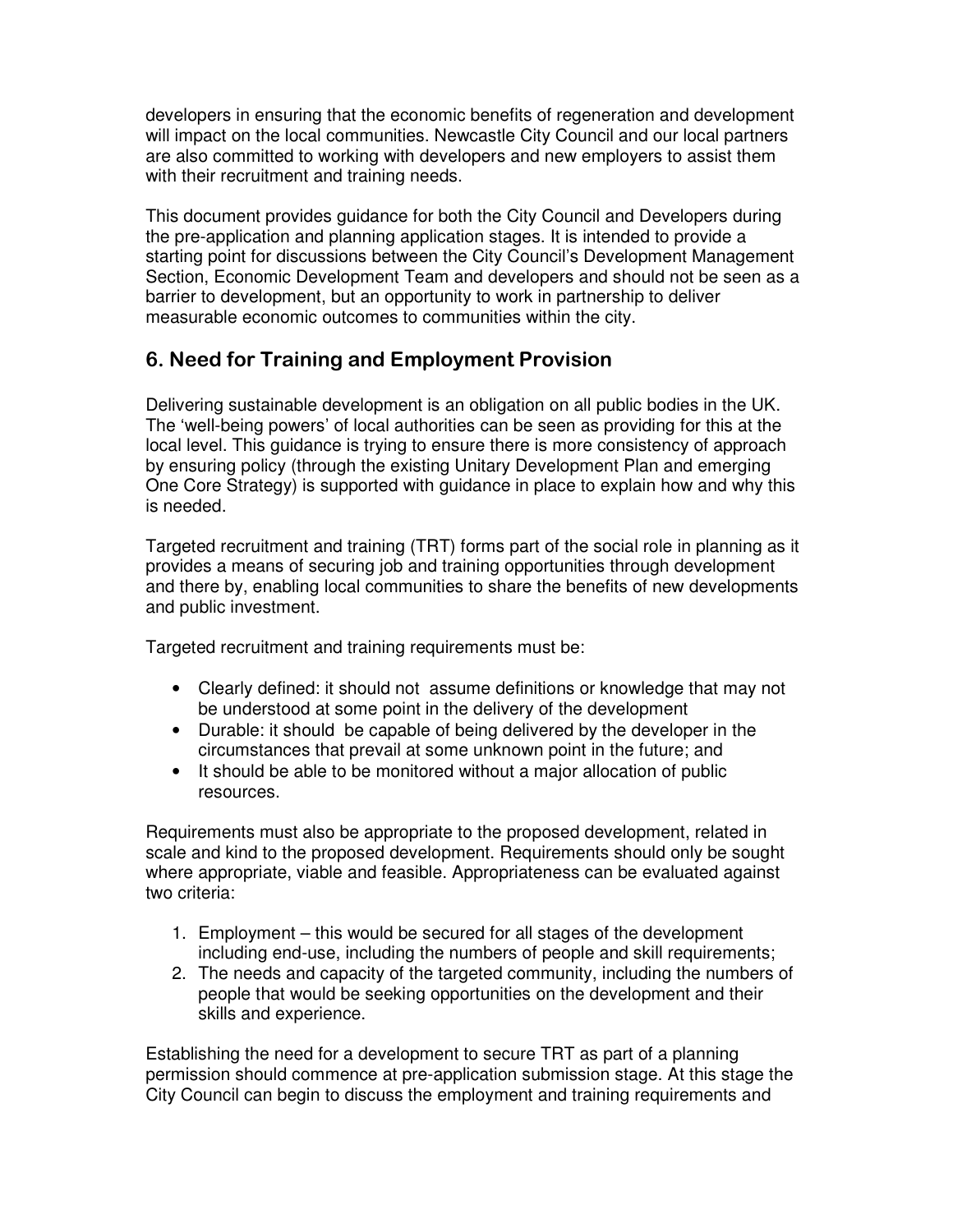complete skills forecasting – this would lead to securing the requirement for a training and employment plan.

Determining what TRT is appropriate to each development must be assessed on a case by case basis. It may not be possible to set a standard form of training plan that could apply to every kind of development due to the need to take into account the training and recruitment needs of the development, along with the availability of individuals with the necessary skills and experience,. However each plan will need to include: the recruitment of new entrants (apprentices and other entry level jobs) and could also include the sharing of vacancies; provision of work experience opportunities; utilising job matching services; supply-chain initiatives; and training the existing workforce.

TRT requirements are to be submitted to the City Council through a Training and Employment Management Plan (TEMP).

# 7. Trigger for Training and Employment Provision

The requirement for considering the need for Training and Employment provision will apply to all major planning applications. New major developments as defined in the Town and Country Planning (Development Management) Order 2010) consist of:

- The creation of 10 or more residential units
- Residential development on a site of 0.5 hectares or more
- Non-Residential development on a site of at least 1 hectare
- Creation of change of use of 1000 square metres or more of gross floor space (not including housing)

Whilst it is only major applications which would be required to consider training and employment this doesn't mean that smaller developments wouldn't also benefit from such discussion and provision.

# 8. Mechanisms for Achieving Training and Employment Provision through Planning

There are 2 key methods for securing Training and Employment Management Plans. These are as follows:

### **Planning Obligation**

Where a development would give rise to the need for a section 106 agreement, a Training and Employment planning obligation could be used.

The Community Infrastructure Levy Regulations 2010 (Amendment 2011) state that a planning obligation should be:

• necessary to make the development acceptable in planning terms;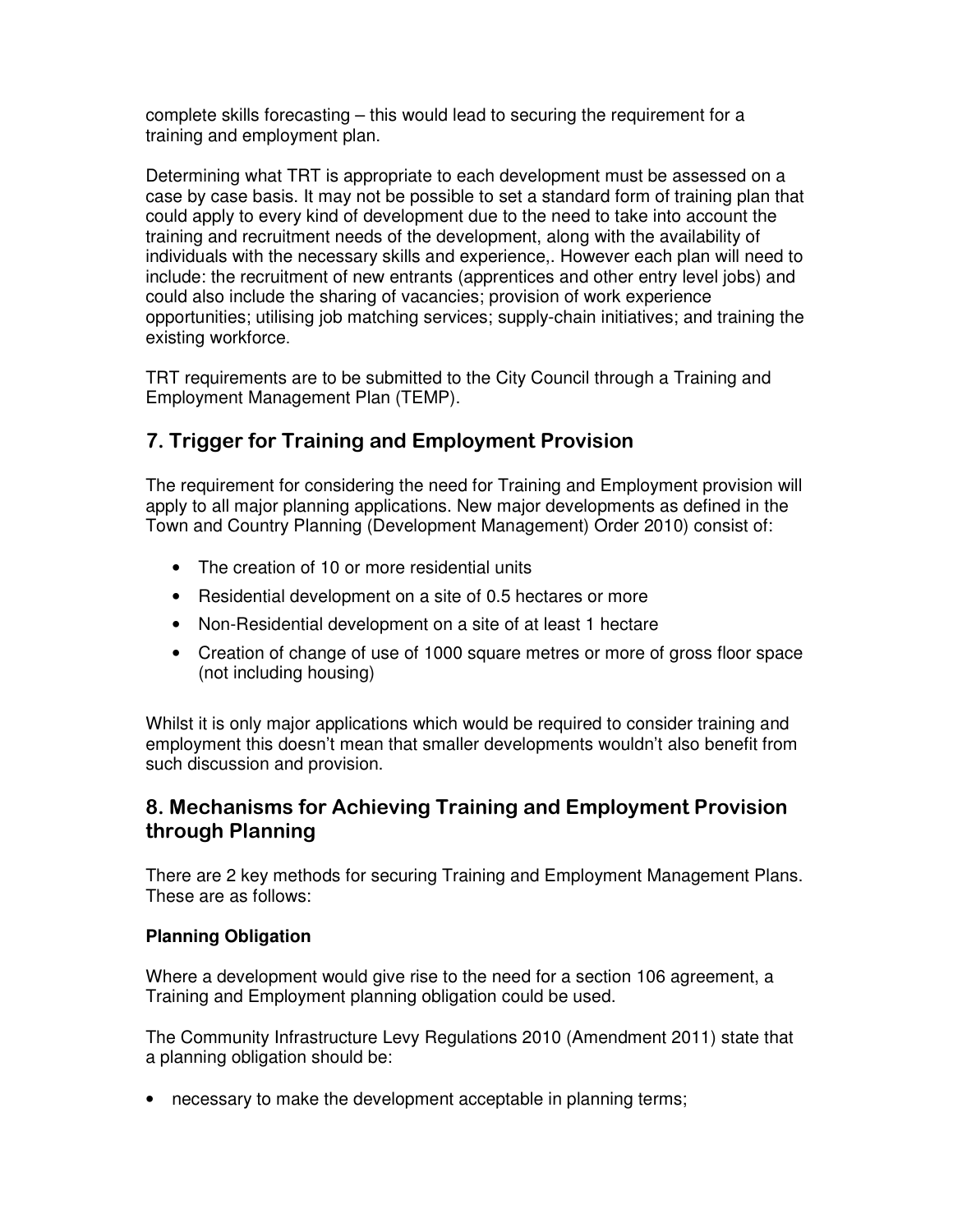- is directly related to the proposed development; and
- Is fairly and reasonably related in scale and kind to the proposed development.

The planning obligation could take the following forms of wording:

- 1. Prior to the Commencement of Development the Owner shall submit to the Council in writing for the Council's approval a Training and Employment Management Plan prepared and the Owner shall not Commence Development until the Council has approved in writing the Training and Employment Management Plan.
- 2. Following the submission of the Training and Employment Management Plan by the Owner the Council shall consider and approve the Training and Employment Management Plan (such approval not to be unreasonably withheld or delayed) making such amendments as it considers necessary.
- 3. The Approved Training and Employment Management Plan shall not be amended without the prior written approval of the Council (such approval not to be unreasonably with held or delayed).
- 4. The Owner shall within twenty eight (28) days of a request in writing by the Council:
- 4.1 Attend a meeting (or meetings) with the Council to discuss the implementation of the Approved Training and Employment Management Plan and/or any other matters arising out of the implementation thereof; and
- 4.2 Provide in writing to the Council such information as the Council may reasonably specify in connection with implementation of the Approved Training and Employment Management Plan.
- 5. From the date of Commencement of Development the Owner covenants to comply with and implement the Approved Training and Employment Management Plan and thereafter maintain and monitor the Approved Training and Employment Management Plan

#### **Using Planning Conditions to secure Employment and Training**

Where a development would not give rise to or need for a section 106 agreement, a planning condition requesting the submission of a Training and Employment Management Plan would be used. The same process as listed above would be required, only the means to the submission of the plan would be different.

An example of such a condition could be as follows:

The development hereby approved shall not commence until details of a Training and Employment Management Plan, has been submitted to and approved in writing by the Local Planning Authority. The plan will aim to promote training and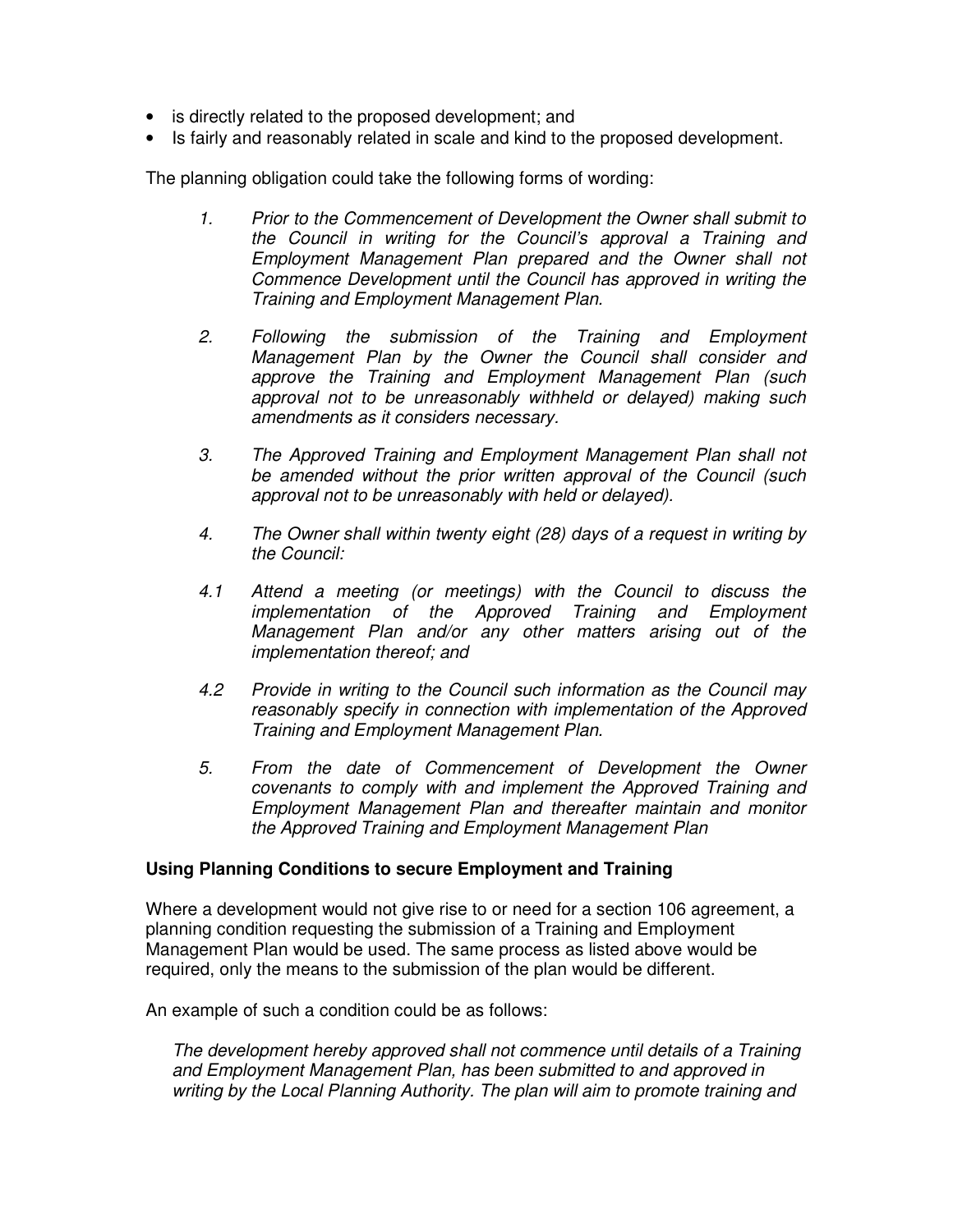employment opportunities at all stages of the development for local people and include:

- Measures to ensure the owner and contractors work directly with local employment and training agencies;
- Targets for employing local labour
- Targets for work experience opportunities
- Measures to provide training opportunities in respect of any new jobs created
- requirements to submit monitoring information on the plan at regular intervals to the LPA

The development shall be carried out in accordance with the agreed plan and any amendments to the plan shall be agreed in writing with the LPA. Reason: In the interests of promoting economic and training opportunities in association with approved developments in accordance with saved UDP Policy ED5 and the NPPF.

The requirements for each development be it through a planning obligation or a condition would be agreed and recorded in a Training and Employment Management Plan (TEMP).

# 8. Training and Employment Management Plans

A Training and Employment Management Plan (TEMP) is a plan to promote training and employment opportunities at all stages of the development and designed to ensure that, where possible, out of work Newcastle residents are employed or trained throughout the life of the development. This includes any demolition and construction phases, security maintenance, environmental improvement and management elements of the development and end user opportunities such as retail, leisure and hospitality (where relevant). This should include:-

- Engaging with Newcastle City Council's Economic Development Team and identified partners to establish procedures and protocols designed to meet the training and recruitment demands of the development.
- Targets for employing and training out of work Newcastle residents and the measures to be undertaken to achieve these targets.
- Notification of all employment and training opportunities prior to them being advertised elsewhere.
- Supporting the delivery of a suitable job matching service for every construction and end user vacancy on the development.
- Measures to provide verifiable monitoring information regarding training and employment.

The TEMP could also include:-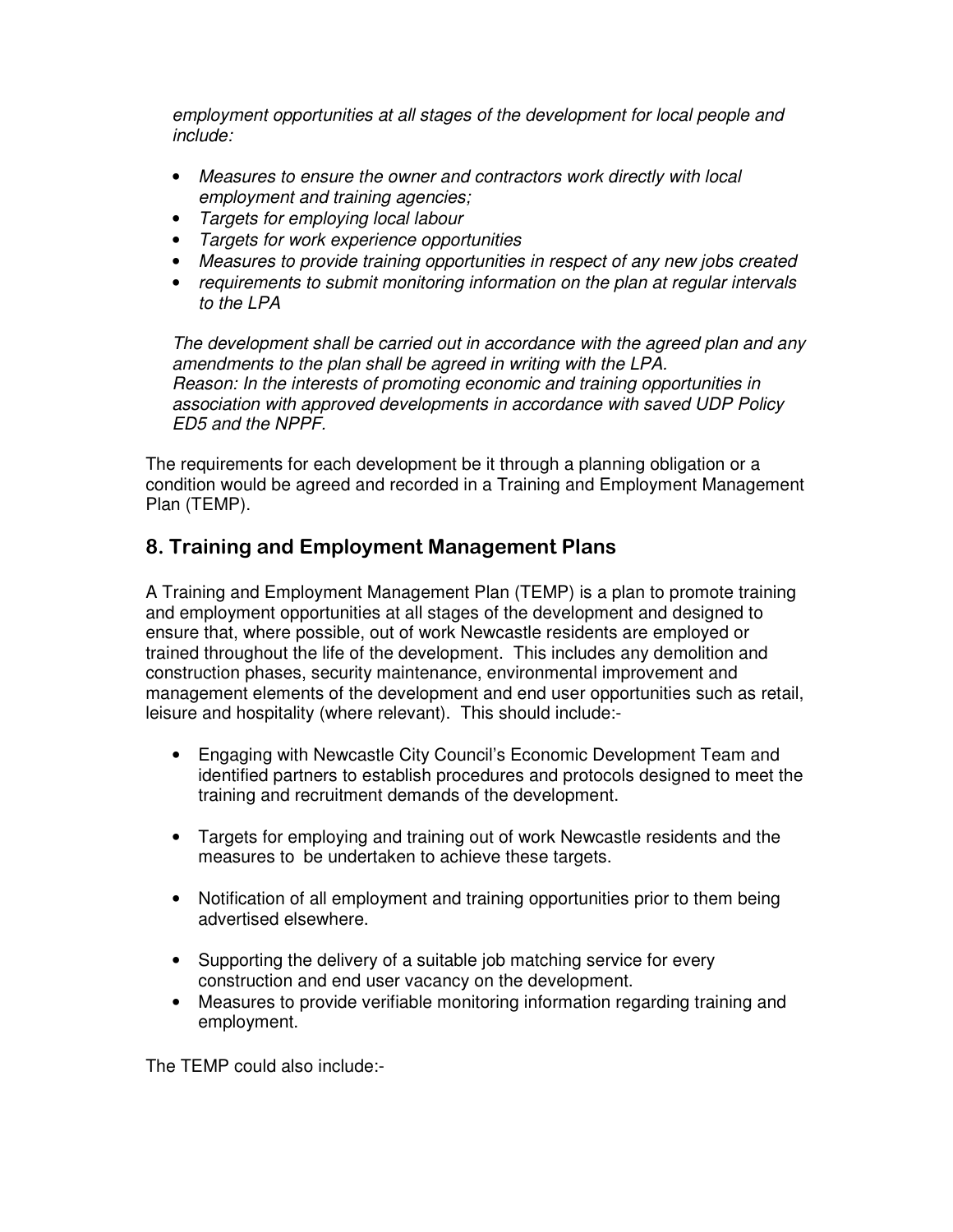- Work placement opportunities designed to support education and learning working with local colleges and universities.
- Supporting the integration of local subcontractors and suppliers, helping to develop a wider business base.
- Participation in initiatives with local schools to promote education and support the transition between school and work.
- Commitment to up-skilling existing employees.

There are two key areas for employment and skills training. The construction stage and the end user phase of the development.

During the construction phase developers would be expected to deliver an agreed employment and training target for apprentices and trainees along with notification of all vacancies on site which this includes all opportunities with contractors and subcontractors. For both the construction end user phase the developer should be committed to working in partnership with the council and specifically the Economic Development Team to produce a Training and Employment Management Plan (TEMP).

Targets at the construction stage are derived from a Labour Forecasting Tool (LFT), developed by Whole Life Consultants, part of the University of Dundee and commissioned by Construction Skills. This is a web based application utilised by all North East LEP local authorities to project the number of 'person weeks' or persons employed on specific types of developments. Other factors may be taken into account such as the location of the development in relation to our deprived communities. Targets are negotiable and would be agreed between the Economic Development Team and developer.

In relation to end user opportunities, developers and owners of relevant developments would be encouraged to facilitate joint working relationship with end user businesses particularly within the retail, hospitality and hotel and leisure sectors. Targets would be expressed as percentage of end jobs that need to be targeted at unemployed Newcastle residents with additional requirements such as supporting training initiatives to ensure that such residents have reasonable opportunities to secure employment.

Successful delivery of Targeted Recruitment and Training obligations/conditions requires a facilitation role to enable developers/end-users to link effectively with identified local employability and training providers and potential local suppliers. This facilitation role would be provided jointly by the City Council's Development Management and Economic Development Team, and is an integral part of successfully incorporating Targeted Recruitment and Training into planning obligations/conditions, including: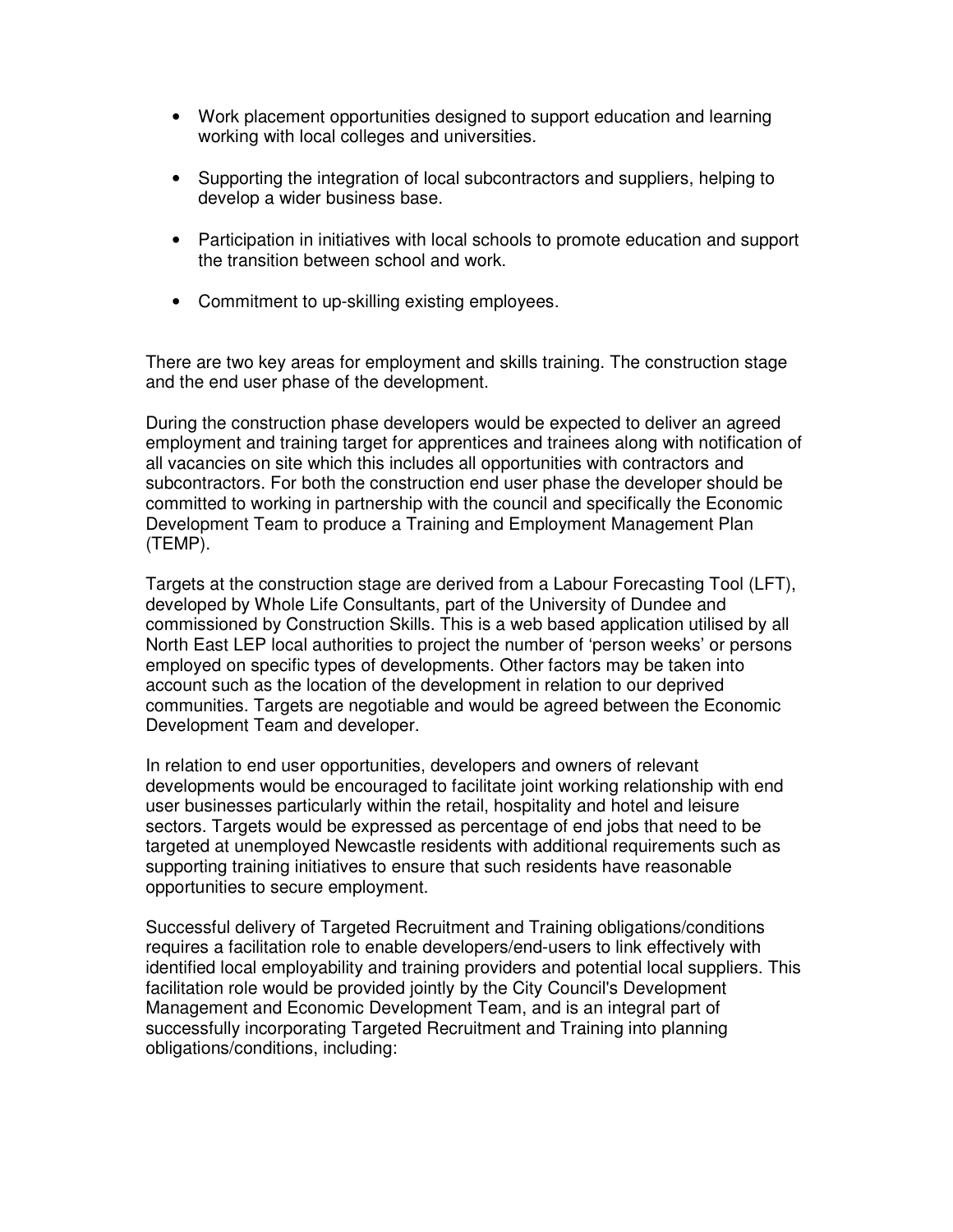- Briefing developers, contractors, end-users on the requirements and the supply-side employability services including potential funding available to them at an early stage in the process, preferably from pre-application.
- Evaluating the response of developers and contractors to the requirements.
- Progress-chasing when the construction work starts to ensure a good relationship between contractors and supply-side partners such as Newcastle Futures and Jobcentre Plus.
- Developing a good working relationship with end-use employers to help them access training and job-matching services and resources.
- Receiving and responding to monitoring information on behalf of Development Management colleagues.
- Monitoring, verification, and reporting arrangements must be put in place in order for Development Management colleagues, developers, employers and other partners to understand what is being delivered. These arrangements would help ensure that there is a measurable gain as a result of either Section 106 obligations or planning conditions.

The establishment of effective supply- side arrangements are essential to the delivery of Targeted Recruitment and Training requirements. This include activities such as engaging with residents, initial assessments, job matching, pre-employment training, access to grant provision or wage subsidies and identifying relevant work based learning. This is co-ordinated by Newcastle Futures and Jobcentre Plus. This activity is very important for the targets to be achieved as it can eliminate or significantly reduce the cost of implementing the requirements and would make it easier for contractors and end users to deliver their obligations. It would also ensure that the jobs are targeted at local residents.

It is imperative therefore that the Local Authority takes a lead in the coordination of supply-side arrangements in order to ensure that policy or contractual changes within the different agencies do not compromise delivery and lead to greater cost to the developer or failure to deliver Targeted Recruitment and Training obligations. Therefore, Newcastle City Council would provide a single point of contact for the developer and end users for all the employment and skills needs of the development.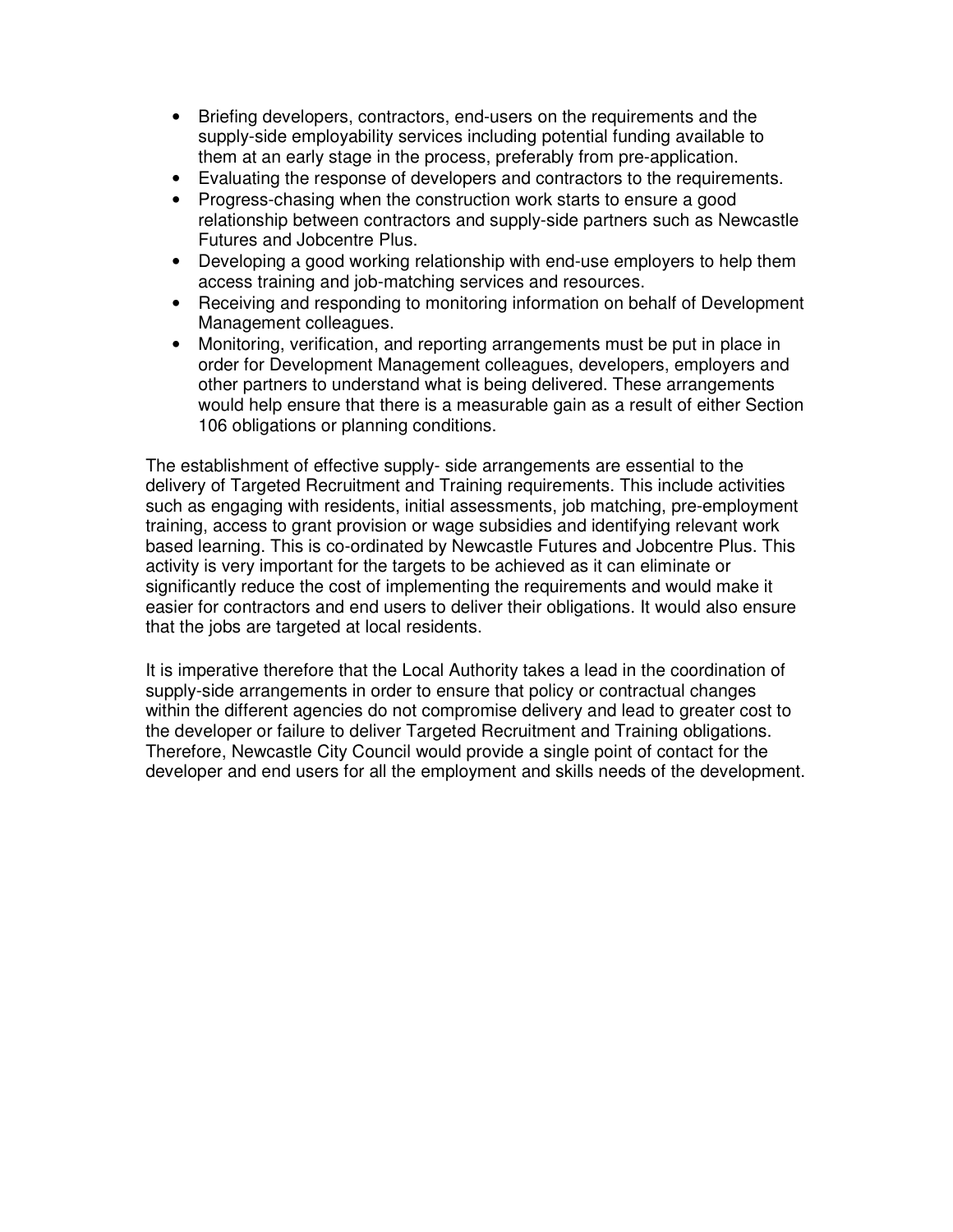# 9. Local Training and Employment Process Chart



DM – Development Management ED – Economic Development